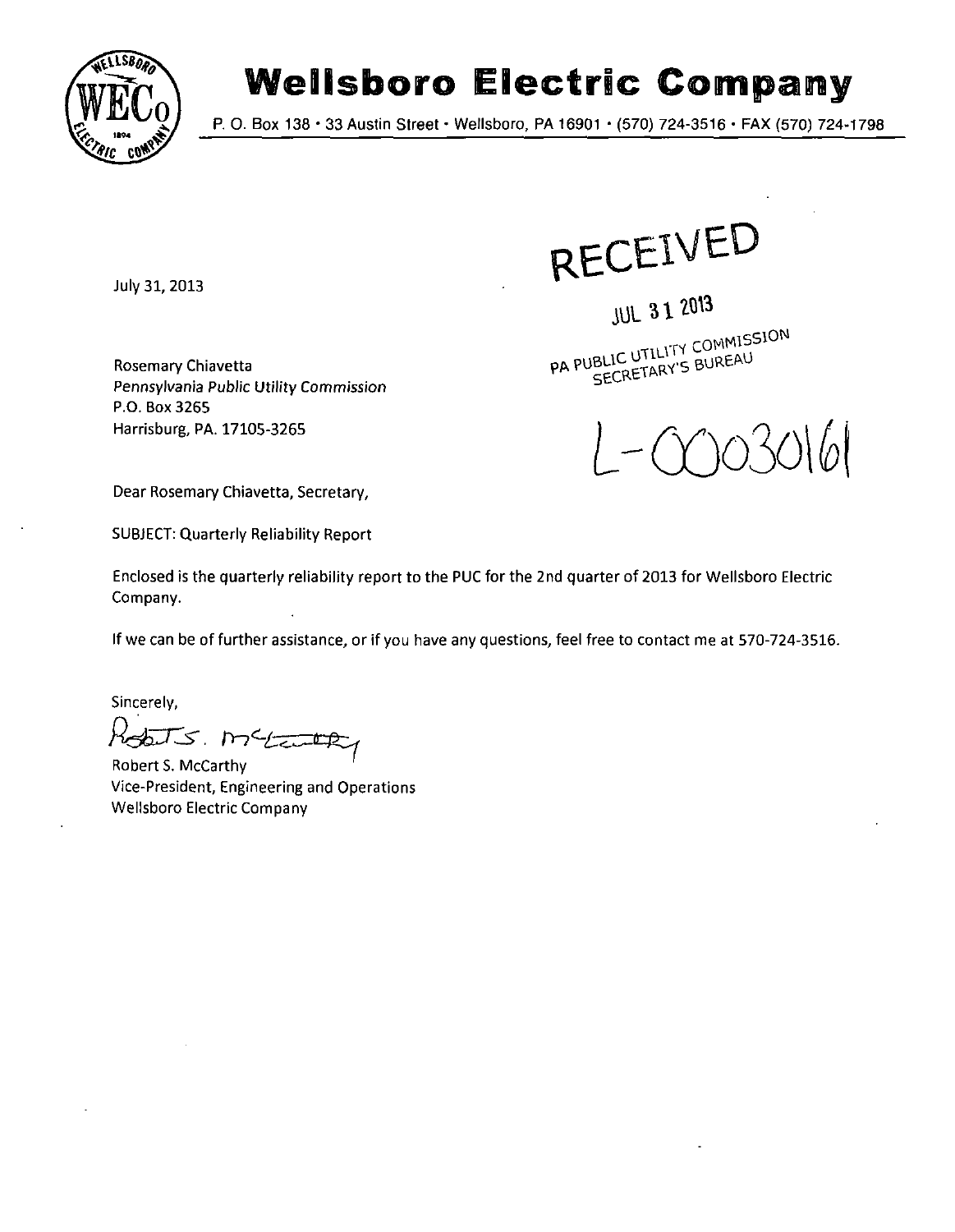## **WELLSBORO ELECTRIC COMPANY**

## **QUARTERLY RELIABILITY REPORT 57.195 REPORTING REQUIREMENTS**

**Second Quarter 2013** 

**April-June 2013** 

### **SUBMITTED BY**

**ROBERT s. MCCARTHY VICE-PRESIDENT, ENGINEERING AND OPERATIONS 570-724-3516** 

bobby m@ctenterprises.org

 $\ddot{\phantom{0}}$ 

# **RECEIVED**

### **JUL 31 2013**

PA PUBLIC UTILITY COMMISSION SECRETARY'S BUREAU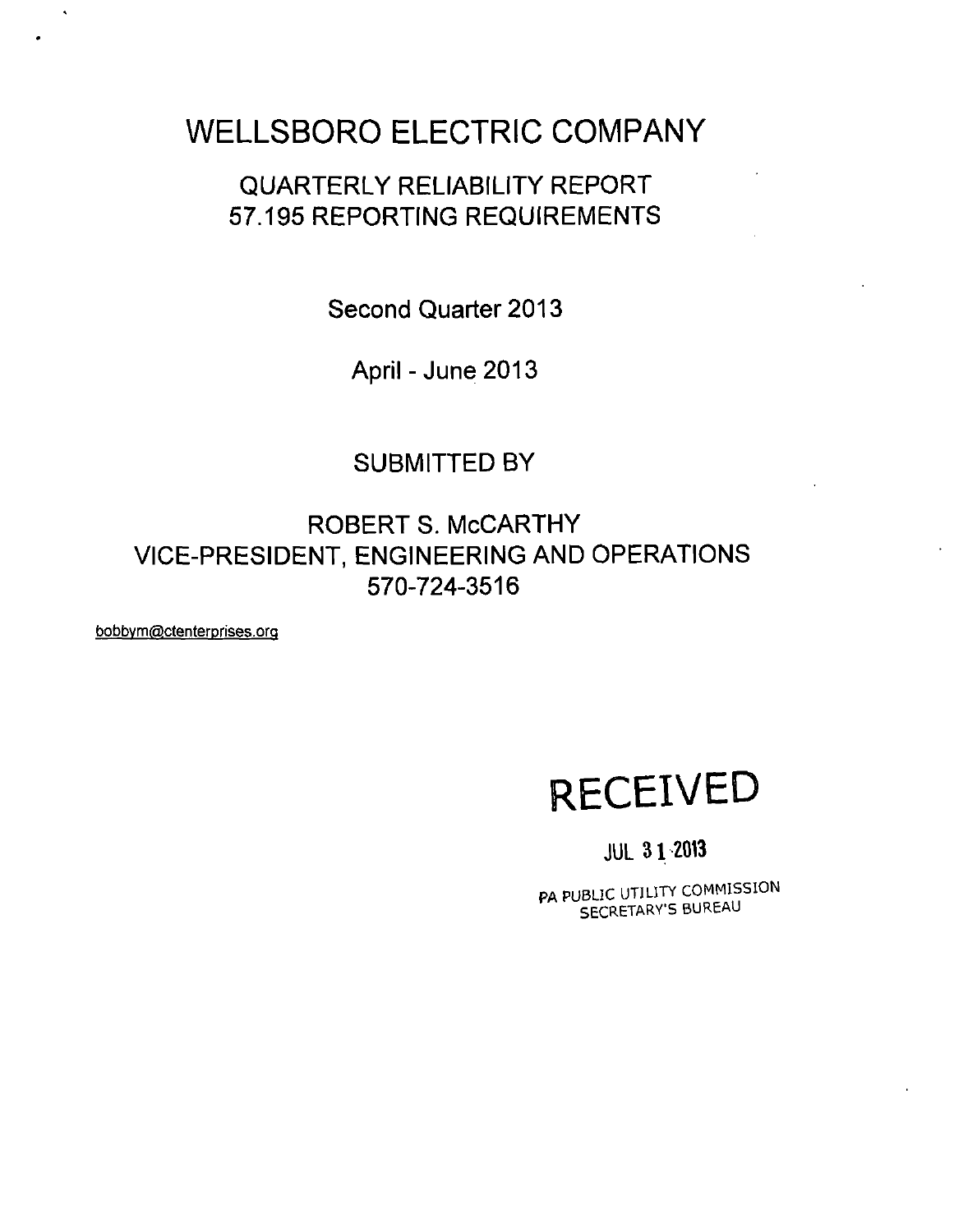57.195 Reporting Requirements Section (e) ltem(2)

Rolling 12-Month reliability index values (SAIR.CAIDI.SAIDI) for the EDC'S service territory for the receding quarter. The report shall include the data used in calculating the indices, namely the average number of customers served, the number of sustained customers interruptions, the number of customers affected, and the customer minutes of interruption.

#### **WELLSBORO ELECTRIC COMPANY**

#### **ROLLING TWELVE MONTH INTERRUPTION INDEXS**

#### **Second Quarter 2013**

| <b>SAIDI</b> | <b>SAIF</b> | <b>CAIDI</b> |
|--------------|-------------|--------------|
| 44.66        | 0.58        | 77.18        |

**ROLLING TWELVE MONTH STANDARD AS ESTABLISHED BY THE PUC** 

| Saidi | <b>SAIFI</b> | <b>CAIDI</b> |
|-------|--------------|--------------|
| 278   | 1.66         | 167          |
|       |              |              |

#### **ROLLING THREE YEAR AVERAGE INTERRUPTION INDEXS**

| <b>IQIAc</b> |  |
|--------------|--|
|              |  |

| SAIFI |  |
|-------|--|
| 1.19  |  |

| CAIDI |  |
|-------|--|
| 68.5  |  |

#### **ROLLING THREE YEAR AVERAGE STANDARD AS ESTABLISHED BY THE PUC**

| <b>SAIDI</b> | SAIFI | <b>CAIDI</b> |
|--------------|-------|--------------|
| 185          | .35   | 136          |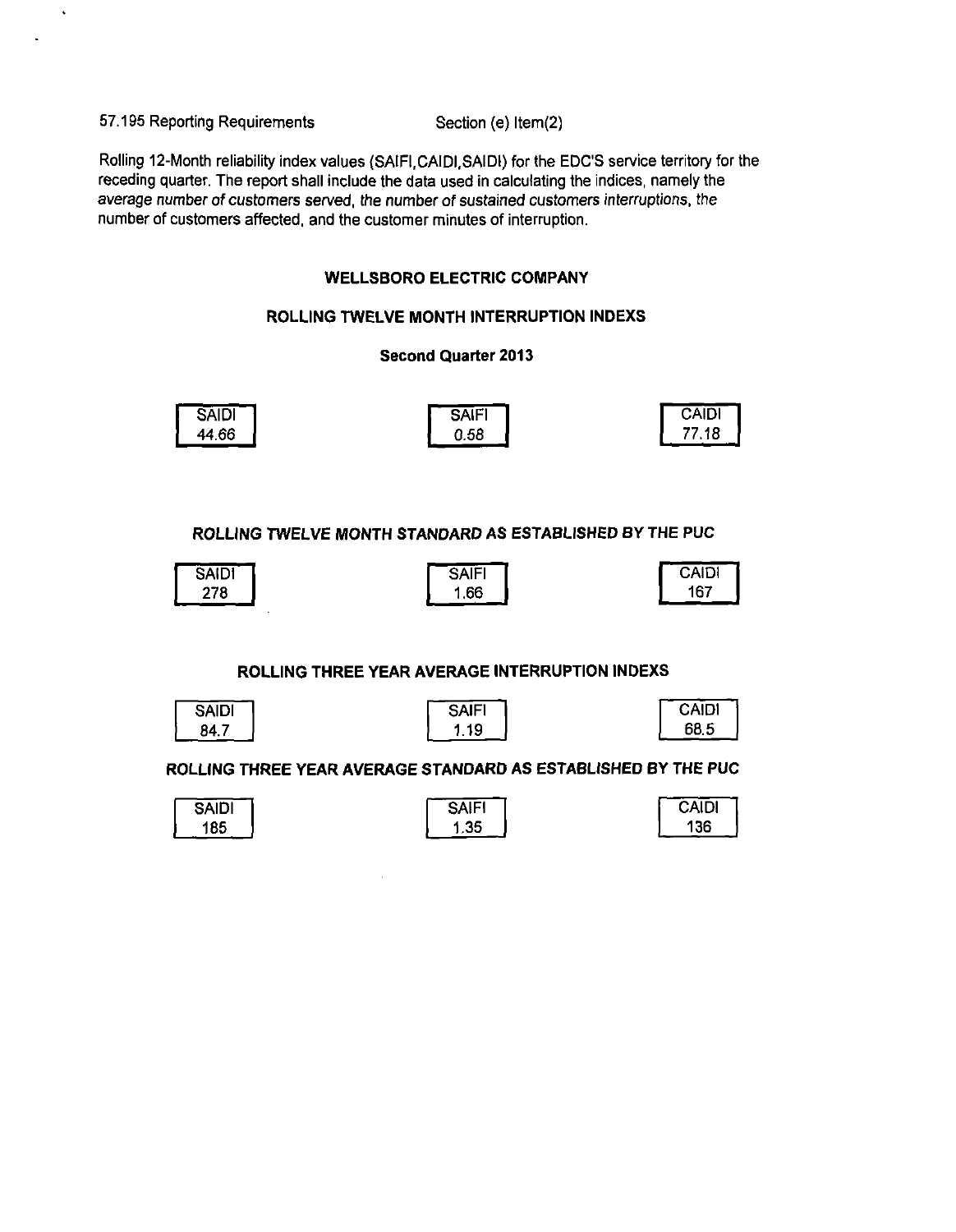| 57.195 Reporting Requirements     |                    | Section (e) Item (2) |                                                                     |
|-----------------------------------|--------------------|----------------------|---------------------------------------------------------------------|
| <b>Wellsboro Electric Company</b> | Relaibility Index  | <b>SAIDI</b>         |                                                                     |
| <b>Total Customer Minutes</b>     | # Customers Served |                      |                                                                     |
| 28264.2                           |                    |                      |                                                                     |
| 15841.2                           |                    |                      |                                                                     |
| 4522.2                            |                    |                      |                                                                     |
| 8007                              |                    |                      |                                                                     |
| 3142.8                            | 6233               |                      |                                                                     |
| 29740.8                           | 6257               |                      |                                                                     |
| 57222.6                           | 6179               |                      |                                                                     |
| 43680                             | 6180               |                      |                                                                     |
| 43949.4                           | 6179               |                      |                                                                     |
| 22567.8                           | 6220               |                      |                                                                     |
| 19825.8                           | 6223               |                      |                                                                     |
| 299.4                             | 6223               |                      |                                                                     |
| 277063.2                          |                    |                      |                                                                     |
|                                   |                    |                      | 6204                                                                |
|                                   |                    |                      | 6174<br>6175<br>6175<br>6224<br>74442<br>Average # Customers Served |

ROLLING TWELVE MONTH AVERAGE SAIDI INDEX  $\boxed{44.66}$ 

 $\bar{z}$ 

 $\sim$ 

 $\ddot{\phantom{a}}$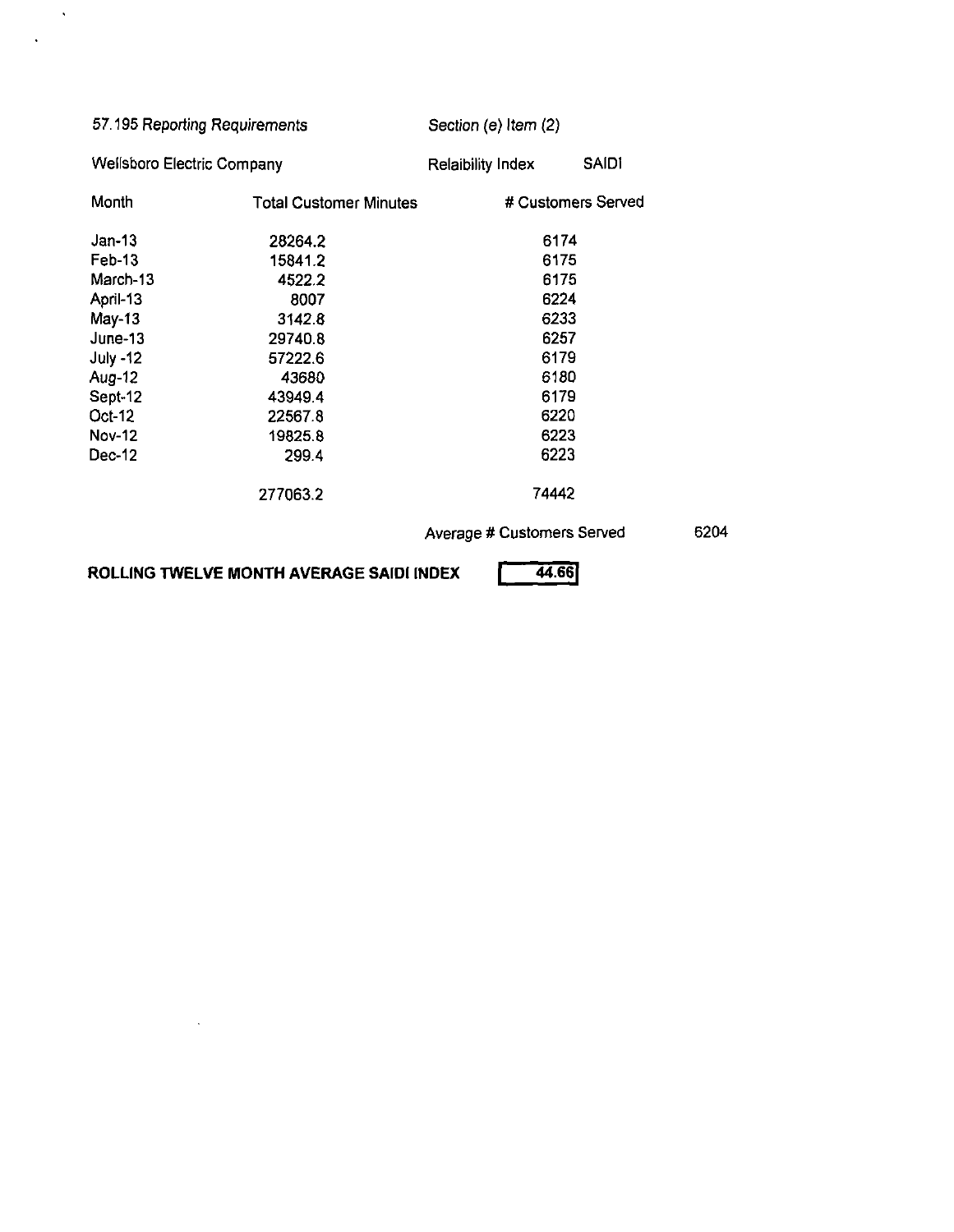|                                                                                                                                                                 | 57.195 Reporting Requirements                                                                                     | Section (e) Item (2)                                                                                                           |              |
|-----------------------------------------------------------------------------------------------------------------------------------------------------------------|-------------------------------------------------------------------------------------------------------------------|--------------------------------------------------------------------------------------------------------------------------------|--------------|
| Wellsboro Electric Company                                                                                                                                      |                                                                                                                   | Reliability Index                                                                                                              | <b>SAIFI</b> |
| Month<br>$Jan-13$<br>Feb-13<br>Mar-13<br>$\epsilon$<br>April-13<br>$May-13$<br>$June-13$<br>July-12<br>Aug-12<br>Sept-12<br>Oct-12<br><b>Nov-12</b><br>$Dec-12$ | # Customers<br>Interrupted<br>390<br>128<br>55<br>51<br>55<br>380<br>646<br>771<br>609<br>313<br>187<br>5<br>3590 | # Customers<br>Served<br>6174<br>6175<br>6175<br>6224<br>6233<br>6257<br>6179<br>6180<br>6179<br>6220<br>6223<br>6223<br>74442 |              |
| <b>DAULA T.</b>                                                                                                                                                 |                                                                                                                   | Average Customers Served                                                                                                       | 6204         |

 $\mathcal{L}^{\text{max}}_{\text{max}}$  .

**Rolling Twelve Month Average SAIFI Index o.58** 

 $\sim$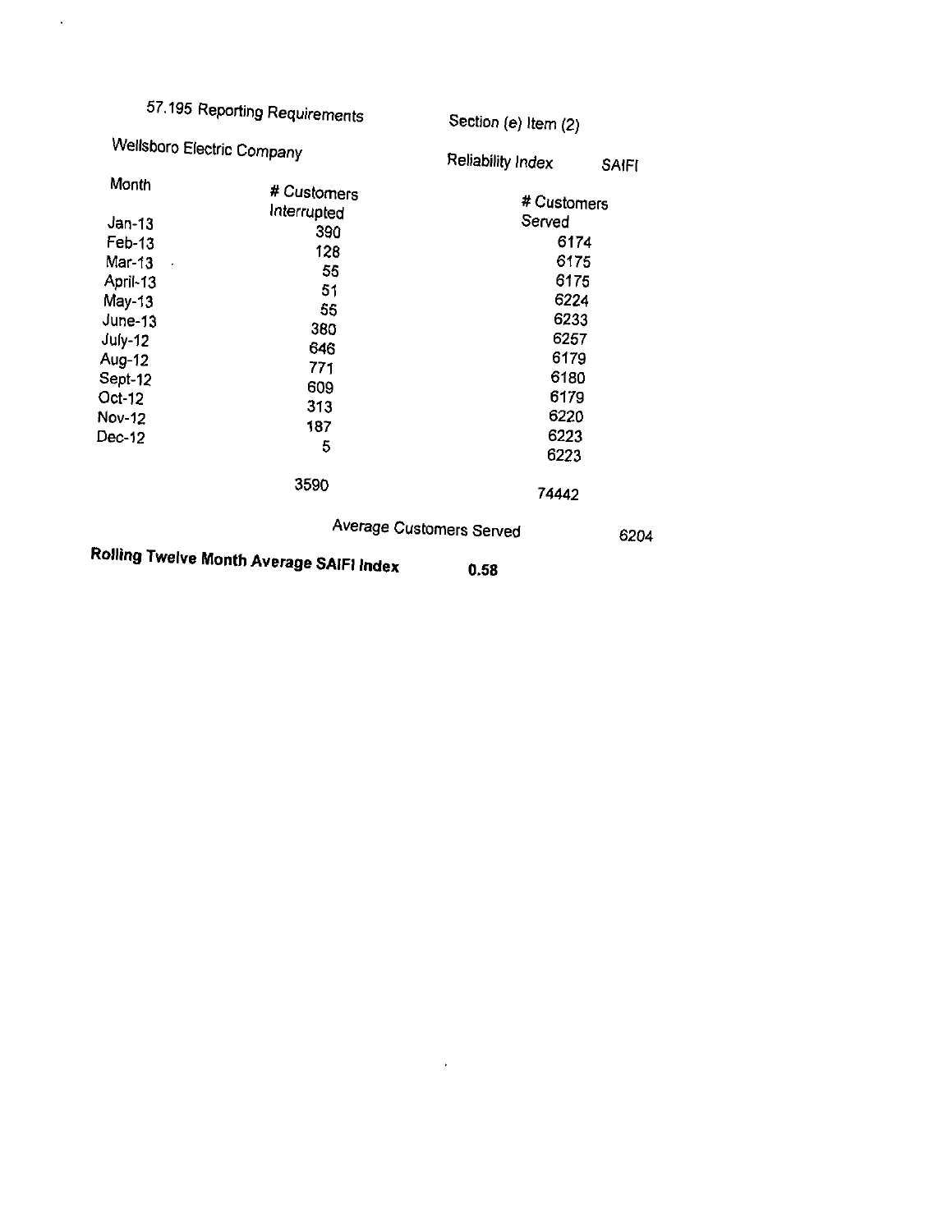| 57.195 Reporting Requirements            |                                         | Section(e) Item (2)      |                            |  |
|------------------------------------------|-----------------------------------------|--------------------------|----------------------------|--|
| <b>Wellsboro Electric Company</b>        |                                         | <b>Relaibility Index</b> | <b>CAIDI</b>               |  |
| Month                                    | <b>Total Customer</b><br><b>Minutes</b> |                          | # Customers<br>Interrupted |  |
| $Jan-13$                                 | 28264.2                                 |                          | 390                        |  |
| Feb-13                                   | 15841.2                                 |                          | 128                        |  |
| Mar-13                                   | 4522.2                                  |                          | 55                         |  |
| April -13                                | 8007                                    |                          | 51                         |  |
| May-12                                   | 3143.4                                  |                          | 55                         |  |
| June-12                                  | 29740.8                                 |                          | 380                        |  |
| <b>July-12</b>                           | 57222.6                                 |                          | 646                        |  |
| Aug-12                                   | 43680                                   |                          | 771                        |  |
| Sept-12                                  | 43949.4                                 |                          | 609                        |  |
| Oct-12                                   | 22567.8                                 |                          | 313                        |  |
| Nov-12                                   | 19825.8                                 |                          | 187                        |  |
| Dec-12                                   | 299.5                                   |                          | 5                          |  |
|                                          | 277063.9                                |                          | 3590                       |  |
| Rolling Twelve Month Average CAIDI Index |                                         | 77.18                    |                            |  |

 $\mathcal{L}^{\mathcal{L}}(\mathbf{A})$  and

 $\mathcal{A}$ 

 $\bar{\mathcal{A}}$ 

 $\sim$   $\sim$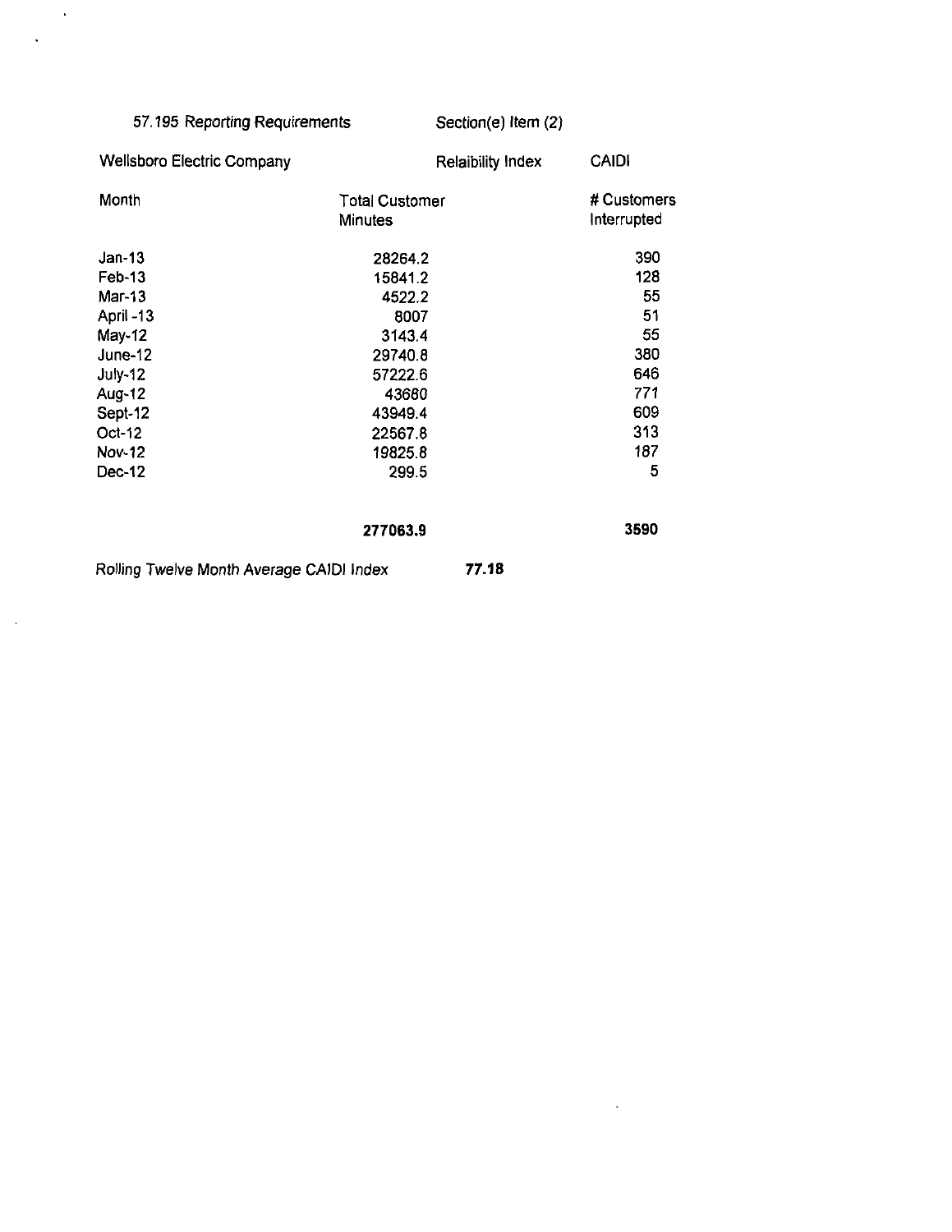#### 57.195 Reporting Requirements Section (e) Item (1)

 $\ddot{\phantom{a}}$ 

A description of each major event that occurred during the preceding quarter including the time and duration of the event, the number of customers affected, the cause of the event and any modified procedures adopted In order to avoid or minimize the Impact of similar events in the future.

| <b>Date</b> | Time of<br>Event | Time<br><b>Restored</b> | # Cust<br><b>Affected</b> | <b>Cause</b>                |
|-------------|------------------|-------------------------|---------------------------|-----------------------------|
| 5/8/2013    | 7.55 AM          | 5/8/2013<br>10:55 AM    | 6206                      | <b>Loss Of Power Supply</b> |
| 5/14/2013   | $3:11$ PM        | 5/15/2013<br>2:28 AM    | 6206                      | Loss Of Power Supply        |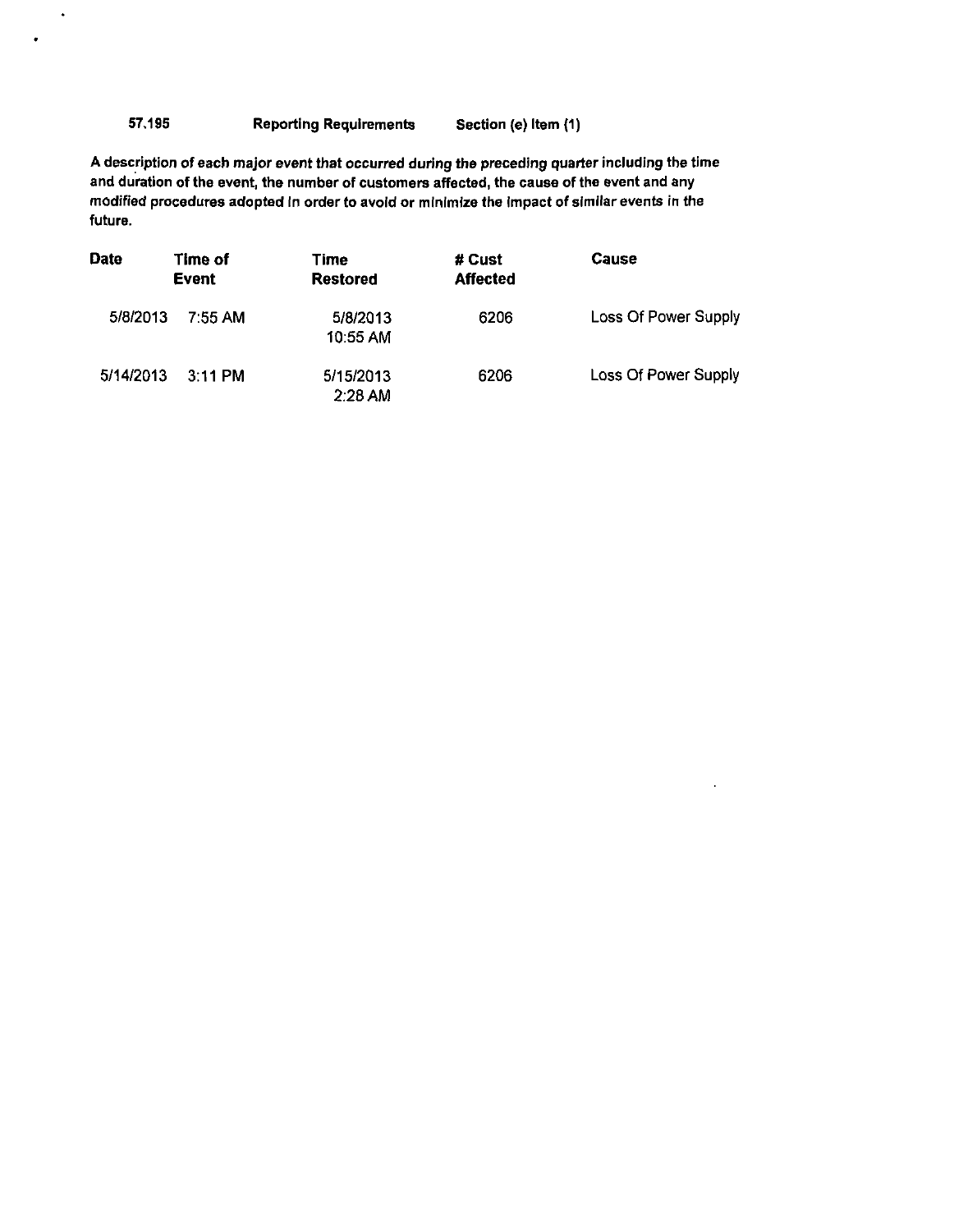The following programs and procedures are in place at Wellsboro Electric in an attempt to control outages, Animal related outages accounted for 19.2% of the total for this reporting period, Wellsboro has had a animal cover-out program in place for the last few years, our policy is to install an insulated animal guard on each pole mount distribution transformer that is installed, we review outage data in an attempt to find customers or a particular area that is experiencing multiple outages from animal contacts and placing animal guards at these location, also at the time we install animal guards, we also install an insulated lead wire from the transformer to the cutout and or line. All new transformers on our 12 kV system is an internally fused transformer thus preventing the need to install a fused cutout and one less piece of equipment to cover up and maintain, Equipment failures accounted for 25.4% of our outages for this period, this is due mainly to the failure of porcelian cutouts, Wellsboro no longer uses this style of cutout. All new cutouts are the polymer type, it is our policy to change any porcelain cutout that is on any pole that the crews work on.

Outage data is reviewed and areas that have had multiple outages from failed cutouts will either be inspected more frequently or may have a cutout replacement program issued for the area. Tree contact accounted for 22.6% of the outages, broken down by the following. On Right of Way 3.4%, Off Right of Way 4.5% and 14.7% not indentified. Wellsboro renewed our contract with Asplundh Tree experts for the period of 2013 - 2015.

Unknown outages accounted for 22.6% of the total outages for this period.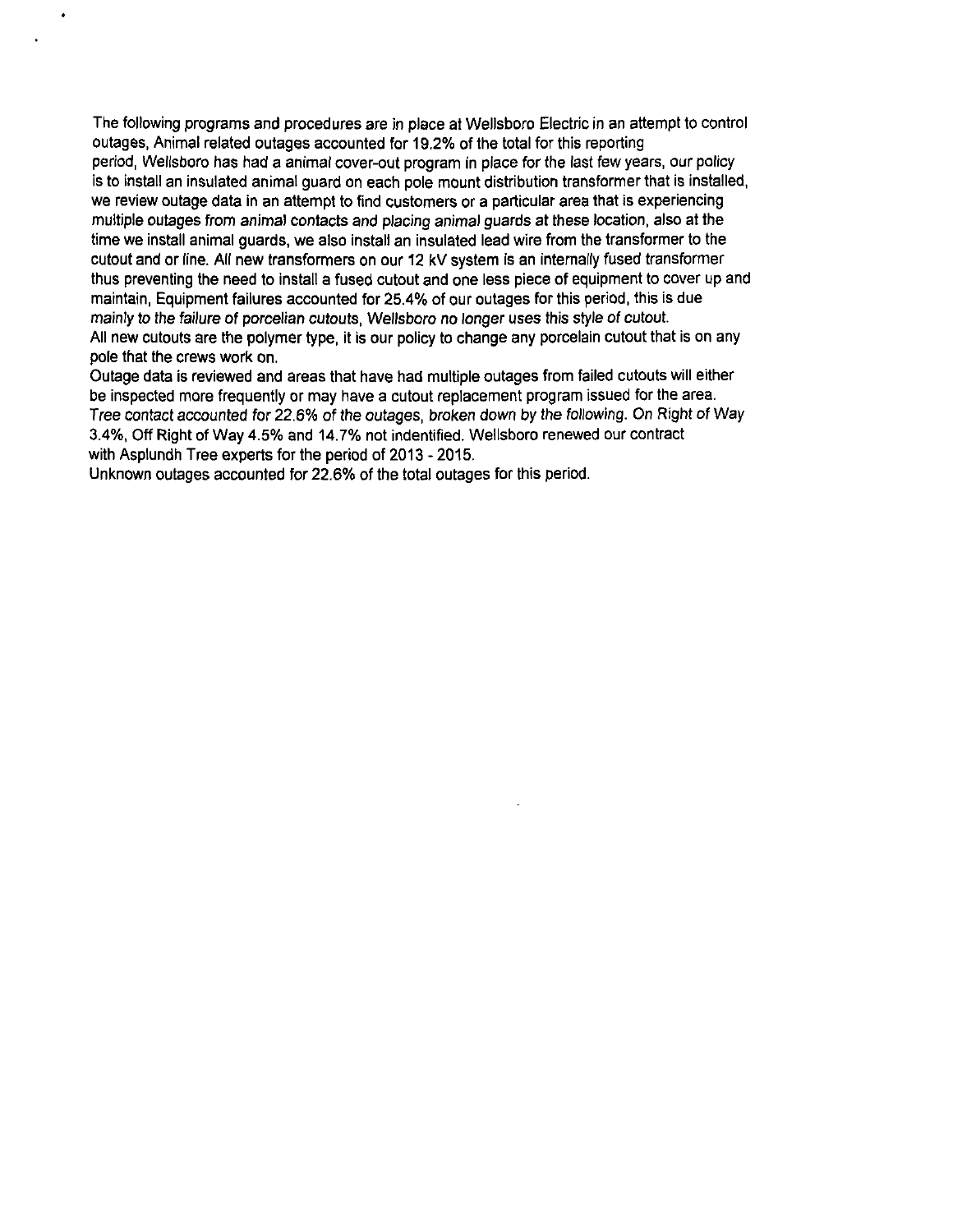#### 57.195 Reporting Requirements Section (e) Item (5)

 $\bullet$ 

J.

A rolling 12-month breakdown and analysis of outage causes during the receding quarter including the number and percentage of service outages, the number of customers interrupted, and customer interruption minutes catergorized by outage cause such as equipment failure, animal contact, tree related, and so forth. Proposed solutions to indentified service problems shall be reported.

| Outage                     |             |         |                |            |
|----------------------------|-------------|---------|----------------|------------|
| Cause                      | # Customers | # of    | Customer       | Percentage |
|                            | Affected    | Outages | <b>Minutes</b> | of Outages |
| Animals                    | 876         | 34      | 32514          | 19.2%      |
| Vehicles                   | 76          | 2       | 68172          | 1.1%       |
| Decay                      | 0           | 0       | 0              | 0.0%       |
| Dig-in                     | 0           | 0       | 0              | 0.0%       |
| <b>Electrical Overload</b> | 0           | 0       | 0              | 0.0%       |
| <b>Equipment Failure</b>   | 578         | 45      | 61747.9        | 25.4%      |
| Fire                       | 0           | 0       | 0              | 0.0%       |
| Ice, Sleet, Frost          | 0           | 0       | ٥              | 0.0%       |
| Lightning                  | 206         | 10      | 13655.4        | 5.6%       |
| <b>Public Contact</b>      | 0           | 3       | 400.8          | 1.7%       |
| Power Supplier             |             | 2       | 5952.6         | 11%        |
| Rain                       | 0           | 0       | 0              | 0.0%       |
| <b>Trees</b>               | 506         | 26      | 50541          | 14.7%      |
| Tree, On R.O.W.            | 201         | 6       | 26680.2        | 3.4%       |
| Tree, Off R.O.W.           | 414         | 8       | 24228.6        | 4.5%       |
| Unknown Cause              | 557         | 40      | 57258.6        | 22.6%      |
| Vandalism                  |             |         |                |            |
| Wind                       | 27          | 1       | 2448.6         | 0.6%       |
|                            | 3448        | 177     | 343599.7       | 100.00%    |